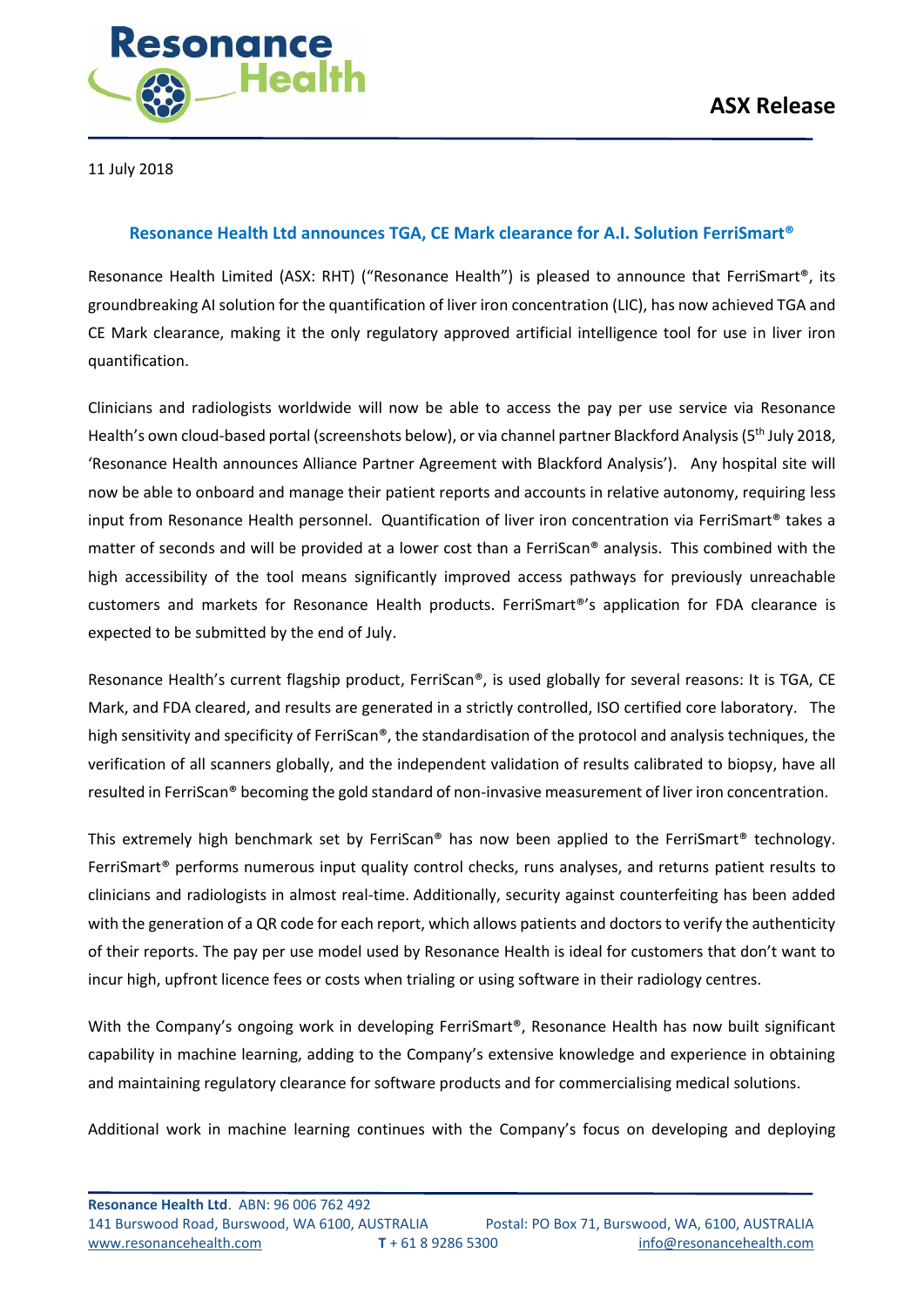

## **ASX Release**

cutting-edge assistance tools for clinicians and radiologists for various disease states. Resonance Health is also currently assessing various opportunities for collaboration with others. Further updates will be provided as work progresses.

Alison Laws

Chief Executive Officer

**For further information, please contact:** Chad Tondut Communications Manager, Resonance Health E[: chadt@resonancehealth.com](mailto:chadt@resonancehealth.com) P: +61 (0)8 9286 5300

| <b>Resonance</b><br>Hea<br><b>Be Better Informed</b>                                                                          |  |
|-------------------------------------------------------------------------------------------------------------------------------|--|
| Artificial Intelligence with a deeper vision                                                                                  |  |
| <b>LOGIN</b><br>Email Address                                                                                                 |  |
| Password                                                                                                                      |  |
| $\rightarrow$ LOGIN<br>By logging on I accept the Resonance<br>Health FerriSmart™ Terms & Conditions                          |  |
| OR<br>$E$ REGISTER                                                                                                            |  |
| Forgot Password?                                                                                                              |  |
| For support, contact help@resonancehealth.com<br>2018 © Resonance Health Analysis Services Pty Ltd<br>www.resonancehealth.com |  |

- **Web Portal Landing Page**